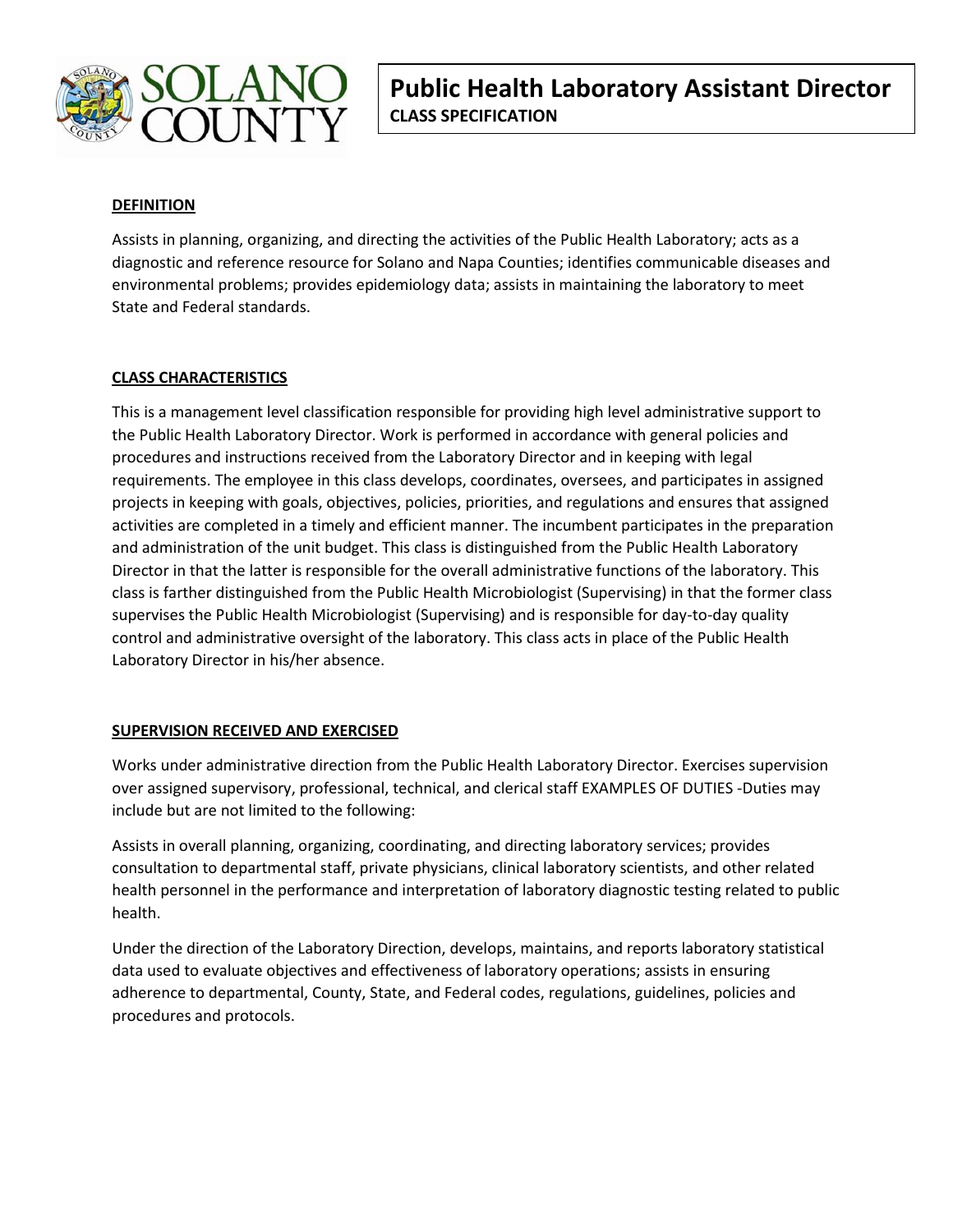# **EXAMPLES OF DUTIES** – *Duties may include but are not limited to the following:*

Assists in the development and formulation of departmental policies and procedures related to laboratory operations; coordinates laboratory services with management staff of other divisions; monitors internal quality control standards, protocols, and controls; monitors quality assurance of the laboratory.

Assists in development of the annual unit budget; monitors the laboratory revenue plan, expenditures, and revenues; purchases equipment and supplies; ensures inventory control.

Supervises supervisory, professional, technical and support staff; develops and implements training programs for laboratory staff and new employees; inspects and verified work in progress and completed work of assigned employees for accuracy, proper work methods, techniques, and compliance with applicable standards and specifications; evaluates, counsels and disciplines subordinate staff; participates in the selection of the laboratory personnel.

Performs laboratory testing procedures for bacteriology, parasitology, mycobacteriology, serology, and virology; reviews and approves lab testing reports; researches, formulates, develops and applies testing procedures to meet current public health needs.

Research new procedures and oversees their introduction into the laboratory program; provides research data, advice, problem resolution and technical assistance to other laboratory personnel; evaluates products for use in the laboratory.

Negotiates contracts with outside vendors, consultants, or organizations for services in the Laboratory, as assigned; administers and monitors contracts.

Performs related administrative tasks; administers and monitors the laboratory MIS; oversees the use, operation, and maintenance of laboratory equipment.

Maintains professional knowledge in applicable areas and keeps abreast of changes in job-related rules, statutes, laws, and new business trends; makes recommendations for the implementation of changes; reads and interprets professional literature; attends training programs, workshops, meetings, and seminars as appropriate; represents the County in meetings as assigned.

### **JOB RELATED AND ESSENTIAL QUALIFICATIONS**

### **Knowledge of:**

Bacteriological, serological, mycological, parasitological, virological, and other microbiological testing procedures and methods.

Quality control principles and techniques.

Testing parameters and results yielding positive or negative conclusions. Current trends and concepts in public health, microbiology, and biochemistry.

Causes and methods of transmission of communicable diseases.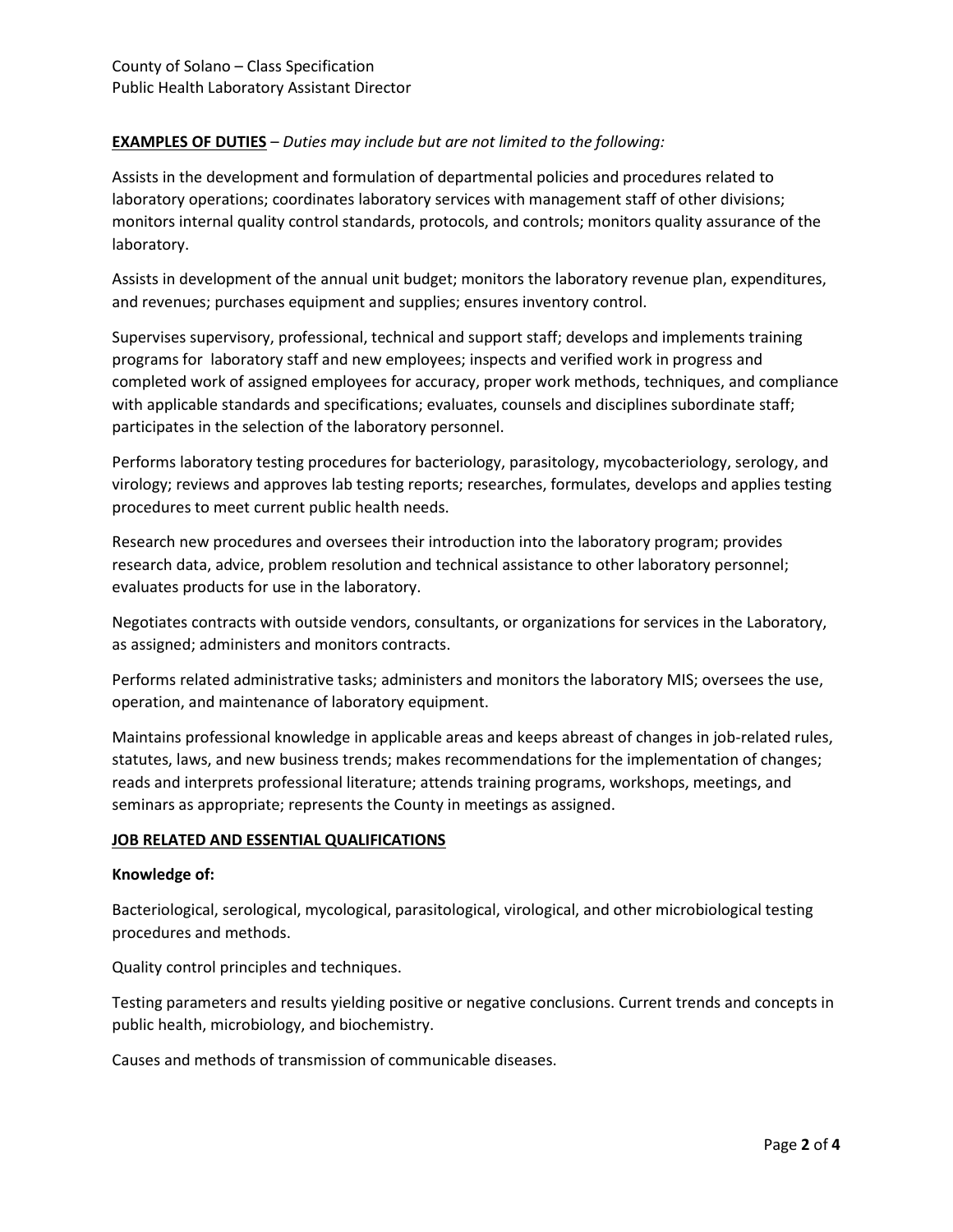Research methods; test development and evaluation techniques; work review and methods analysis techniques.

Principles and techniques of effective supervision, employee evaluation techniques, coaching and counseling techniques, progressive discipline techniques and training.

Technical resources available in the development, evaluation, and application of laboratory practices.

Laws affecting public health laboratory operations and practices.

## **Skills to:**

Utilize basic office equipment and laboratory testing equipment.

## **Ability to:**

Assist in planning, managing, organizing, and directing the operation of a diagnostic/reference public health laboratory; assist in developing laboratory protocols and procedures.

Ability to plan, supervise, coordinate, and evaluate the work of others. Provide consult to medical and laboratory personnel.

Interpret and explain laboratory practices and laws governing public health laboratory operations. Collect and analyze data to draw logical conclusions and make appropriate recommendations.

Maintain accurate records and document actions taken.

Research regulations, procedures, and technical reference materials.

Assist in identifying and analyzing operational and administrative problems and in determining resolution.

Assume responsibility for the Laboratory in the absence of the Laboratory Director

Maintain positive and effective working relationships with those contacted in the course of work including medical, nursing, clinical staff in other County departments and divisions, other agencies, and private health care providers.

Maintain confidentiality of information.

Public Health Laboratory Assistant Director (continued)

### **EXPERIENCE AND EDUCATION/TRAINING**

### **Experience and Education:**

Possession of a Doctorate degree from an accredited university in a chemical, physical, biological science or clinical laboratory science.

**OR**